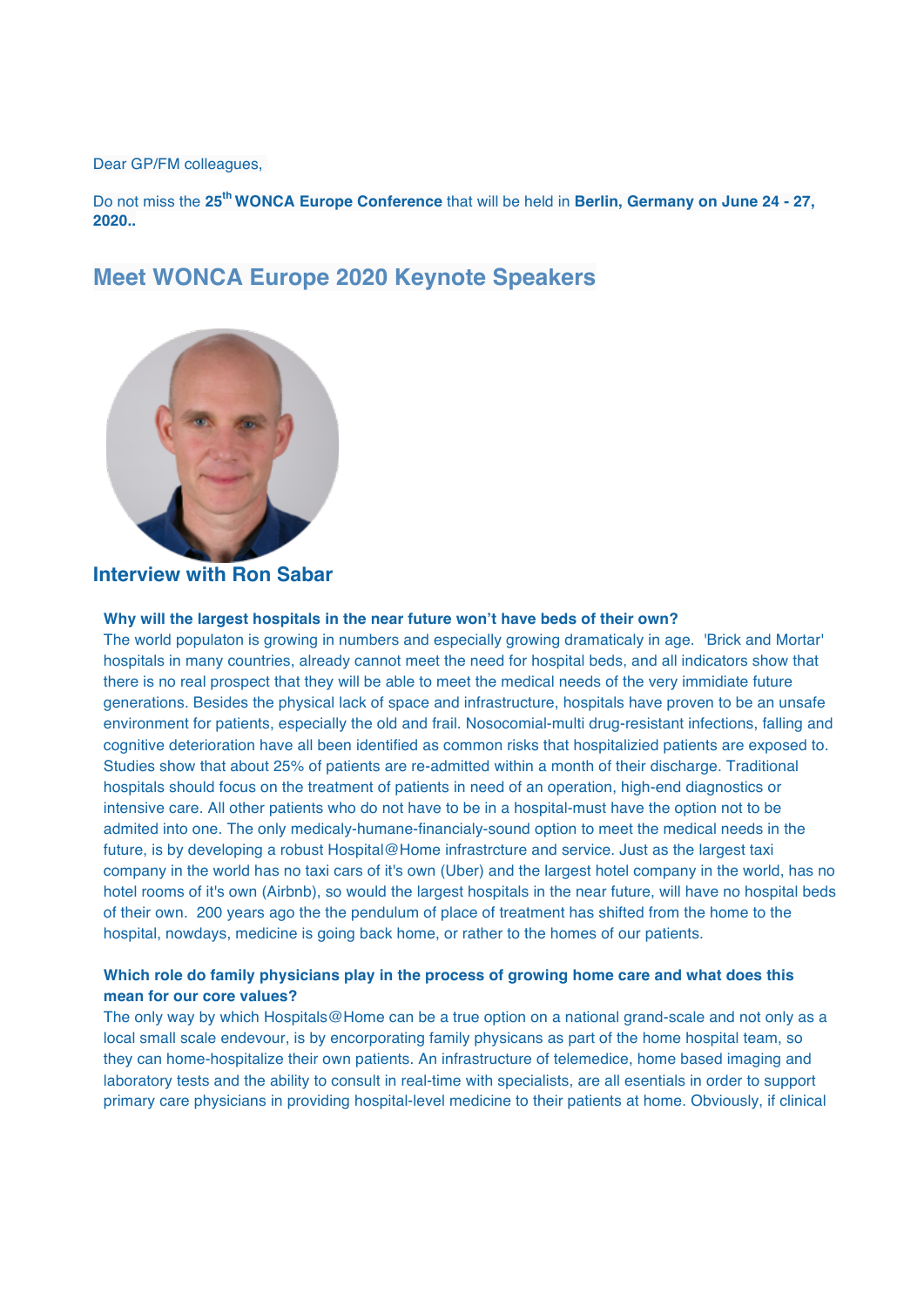indicators show that a certein patient is detoriorating, a rapid access to hospital care, should be allowed.

#### Who is "the professional guest" and how is he charactarized?

The Professional Guest is a term that we coined to distinct the unique qualities that we believe are essential in order to practice good medicine in our patient's homes, rather then when taking care of them in our hospitals or clinics. When taking care of patients in their own homes, we are first and for most, their guests. We are usualy wellcomed, and sometimes even their lives depend on us, but still, we are their guests. We have identified four unique traits that turn health care personnel into Professional Guests. I will talk about these four traits in my keynote talk at WONCA.

#### **Could you give us some examples of successfull home care?**

To be exact, there are usualy three levels of intensity in treating patients at home. The basic level is Home Visit, in which there is no prior aquaintance between the physician and the patient, the purpose of the visit is to answer an imidiate medical need and there is no planned 'follow up' afterwards. The second level is Home Care, which should allow for a primary care clinic level of medicine and continuos care, at home. This is usually offered for chronic-home-bound patients. The third level of care is Home Hospital or Hospital@Home in which care is given at a hospital level medicine at home, to patients that otherwise would have been hospitalized. In this case, patients are sometimes monitored, there is a daily visit by a physician and a nurse, and blood tests and basic imaging are done at home. There are many countries around the world where Home Visit and Home Care are practiced with great success. True Hospital@Home on the other hand, is practiced in only a handfull of countries and even then, to date, it's still done on a small scale. For example, I am the medical director of Sabar Health, which is the largest home hospital service in Israel, caring for about 1100 patients at any one time, nation-wide, in their own homes in four distinct home-wards: Hospice, Rehabilitation, Psychiatry and acute Internal Medicine. Out of the 1100 patients, only a few tens are true Hospital@Home acute patients, but even then, this is the largest scale operation of it's kind in the world, that we are aware of.

#### **Which expectations do you have for the WONCA Conference in Berlin?**

I hope to 'open a window' to, what I believe will be the main foci of care in the very near future and to have an opportunity to have an open discussion with fellow family physicans, on our role in this evolution.

# **Early Registration Deadline: January 5th , 2020**

We are pleased to announce that you can now register online. Select your registration fee, pay **before January 5th , 2020** and benefit from the early registration fee.

**Register Now** – link to http://www.woncaeurope2020.org/registration

# **Abstract Submission Deadline: January 10th , 2020**

Submit your abstract today and be a part of this great Conference!

**Forms of presentations**